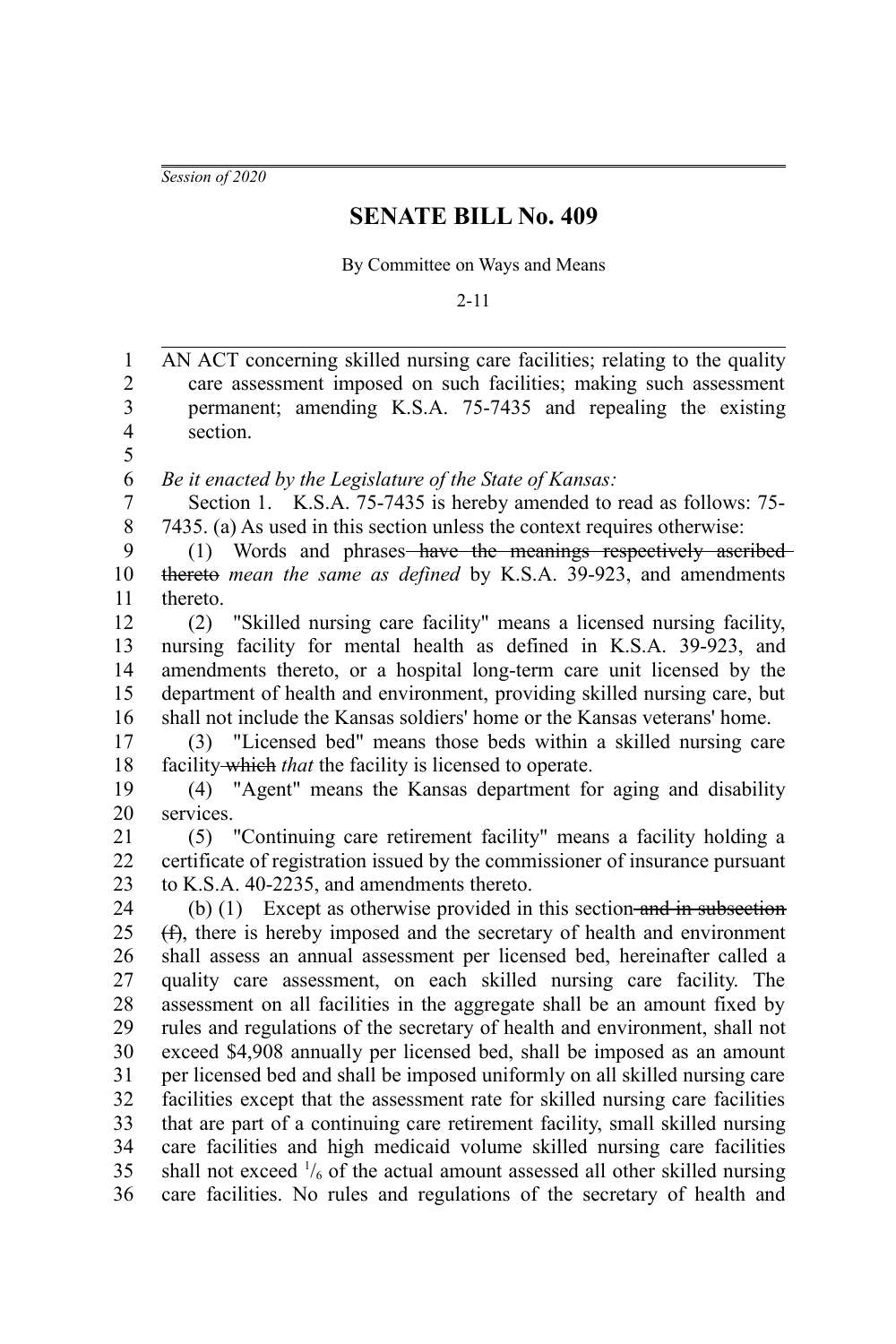environment shall grant any exception to or exemption from the quality care assessment. The assessment shall be paid quarterly, with one fourth of the annual amount due by the  $30<sup>th</sup>$  day after the end of the month of each calendar quarter. The secretary of health and environment is authorized to establish delayed payment schedules for skilled nursing care facilities which *that* are unable to make quarterly payments when due under this section due to financial difficulties, as determined by the secretary of health and environment. As used in this paragraph, the terms "small skilled nursing care facilities" and "high medicaid volume skilled nursing care facilities" shall have the meanings ascribed thereto *be defined* by the secretary of health and environment by rules and regulations, except that the definition of *"*small skilled nursing care facility*"* shall not be lower *fewer* than 40 beds. 1 2 3 4 5 6 7 8 9 10 11 12 13

(2) Beds licensed after July 1 each year shall pay a prorated amount of the applicable annual assessment so that the assessment applies only for the days such new beds are licensed. The proration shall be calculated by multiplying the applicable assessment by the percentage of days the beds are licensed during the year. Any change which *that* reduces the number of licensed beds in a facility shall not result in a refund being issued to the skilled nursing care facility. 14 15 16 17 18 19 20

(3) If an entity conducts, operates or maintains more than one licensed skilled nursing care facility, the entity shall pay the nursing facility assessment for each facility separately. No skilled nursing care facility shall create a separate line-item charge for the purpose of passing through the quality care assessment to residents. No skilled nursing care facility shall be guaranteed, expressly or otherwise, that any additional moneys paid to the facility under this section will equal or exceed the amount of its quality care assessment. 21 22 23 24 25 26 27 28

(4) The payment of the quality care assessment to the secretary of health and environment shall be an allowable cost for medicaid reimbursement purposes. A rate adjustment pursuant to subsection (d)(5) shall be made effective on the date of imposition of the assessment, to reimburse the portion of this cost imposed on medicaid days. 29 30 31 32 33

(5) The secretary of health and environment shall seek a waiver from the United States department of health and human services to allow the state to impose varying levels of assessments on skilled nursing care facilities based on specified criteria. It is the intent of the legislature that the waiver sought by the secretary of health and environment be structured to minimize the negative fiscal impact on certain classes of skilled nursing care facilities. 34 35 36 37 38 39 40

(c) Each skilled nursing care facility shall prepare and submit to the secretary of health and environment any additional information required and requested by the secretary of health and environment to implement or 41 42 43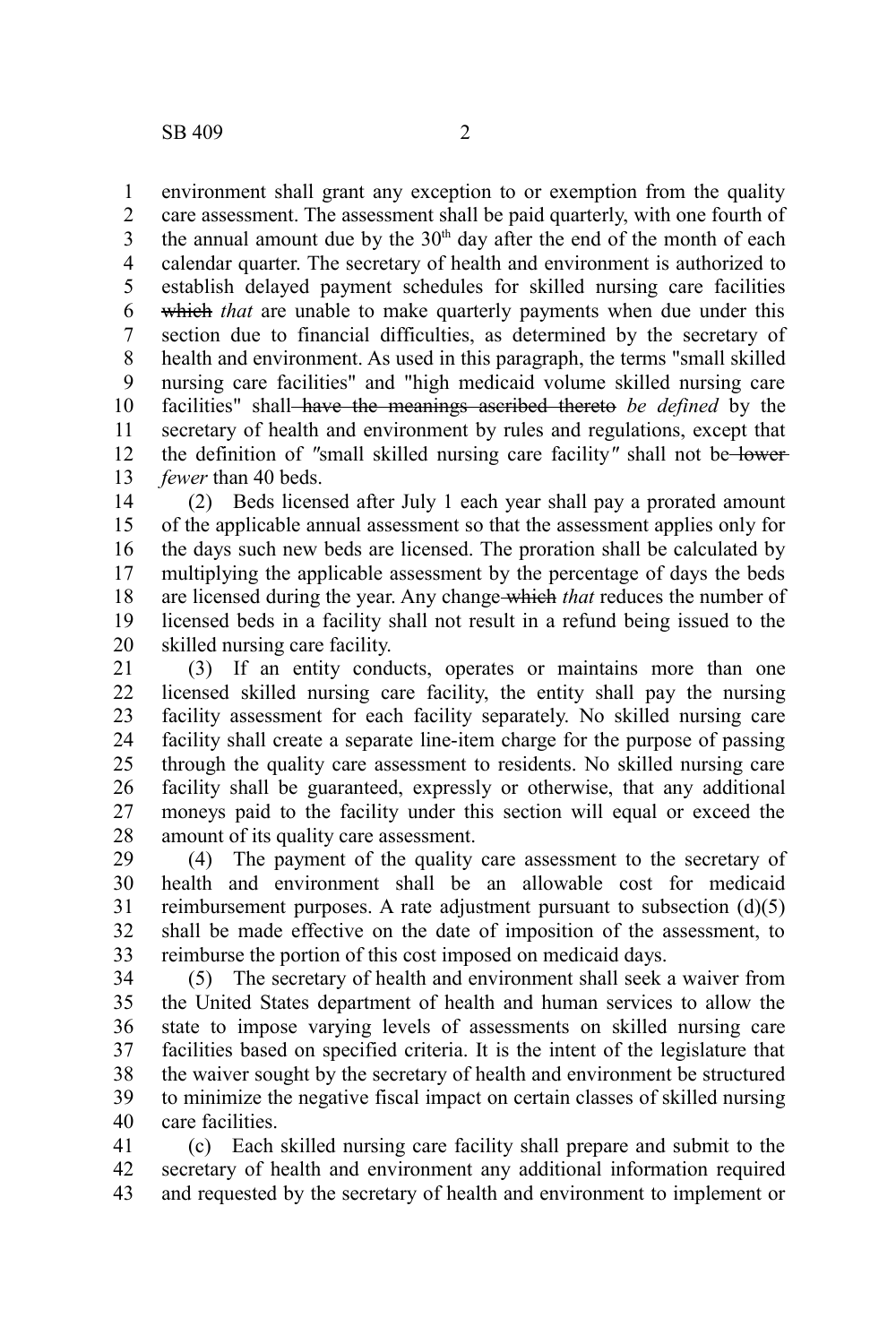administer the provisions of this section. Each skilled nursing care facility shall prepare and submit quarterly to the secretary for aging and disability services the rate the facility charges to private pay residents, and the secretary shall cause this information to be posted on the web site of the department for aging and disability services. 1 2 3 4 5

(d) (1) There is hereby created in the state treasury the quality care fund, which shall *to* be administered by the secretary of health and environment. All moneys received for the assessments imposed pursuant to subsection (b), including any penalty assessments imposed thereon pursuant to subsection (e), shall be remitted to the state treasurer in accordance with K.S.A. 75-4215, and amendments thereto. Upon receipt of each such remittance, the state treasurer shall deposit the entire amount in the state treasury to the credit of the quality care fund. All expenditures from the quality care fund shall be made in accordance with appropriation acts upon warrants of the director of accounts and reports issued pursuant to vouchers approved by the secretary of health and environment or the secretary's agent. 6 7 8 9 10 11 12 13 14 15 16 17

(2) All moneys in the quality care fund shall be used to finance initiatives to maintain or improve the quantity and quality of skilled nursing care in skilled nursing care facilities in Kansas. No moneys credited to the quality care fund shall be transferred to or otherwise revert to the state general fund at any time. Notwithstanding the provisions of any other law to the contrary, if any moneys credited to the quality care fund are transferred or otherwise revert to the state general fund, 30 days following the transfer or reversion the quality care assessment shall terminate and the secretary of health and environment shall discontinue the imposition, assessment and collection of the assessment. Upon termination of the assessment, all collected assessment revenues, including the moneys inappropriately transferred or reverting to the state general fund, less any amounts expended by the secretary of health and environment, shall be returned on a pro rata basis to skilled nursing care facilities that paid the assessment. 18 19 20 21 22 23 24 25 26 27 28 29 30 31 32

(3) Any moneys received by the state of Kansas from the federal government as a result of federal financial participation in the state medicaid program that are derived from the quality care assessment shall be deposited in the quality care fund and used to finance actions to maintain or increase healthcare in skilled nursing care facilities. 33 34 35 36 37

(4) Moneys in the fund shall be used exclusively for the following purposes: 38 39

(A) To pay administrative expenses incurred by the secretary of health and environment or the agent in performing the activities authorized by this section, except that such expenses shall not exceed a total of 1% of the aggregate assessment funds collected pursuant to subsection (b) for the 40 41 42 43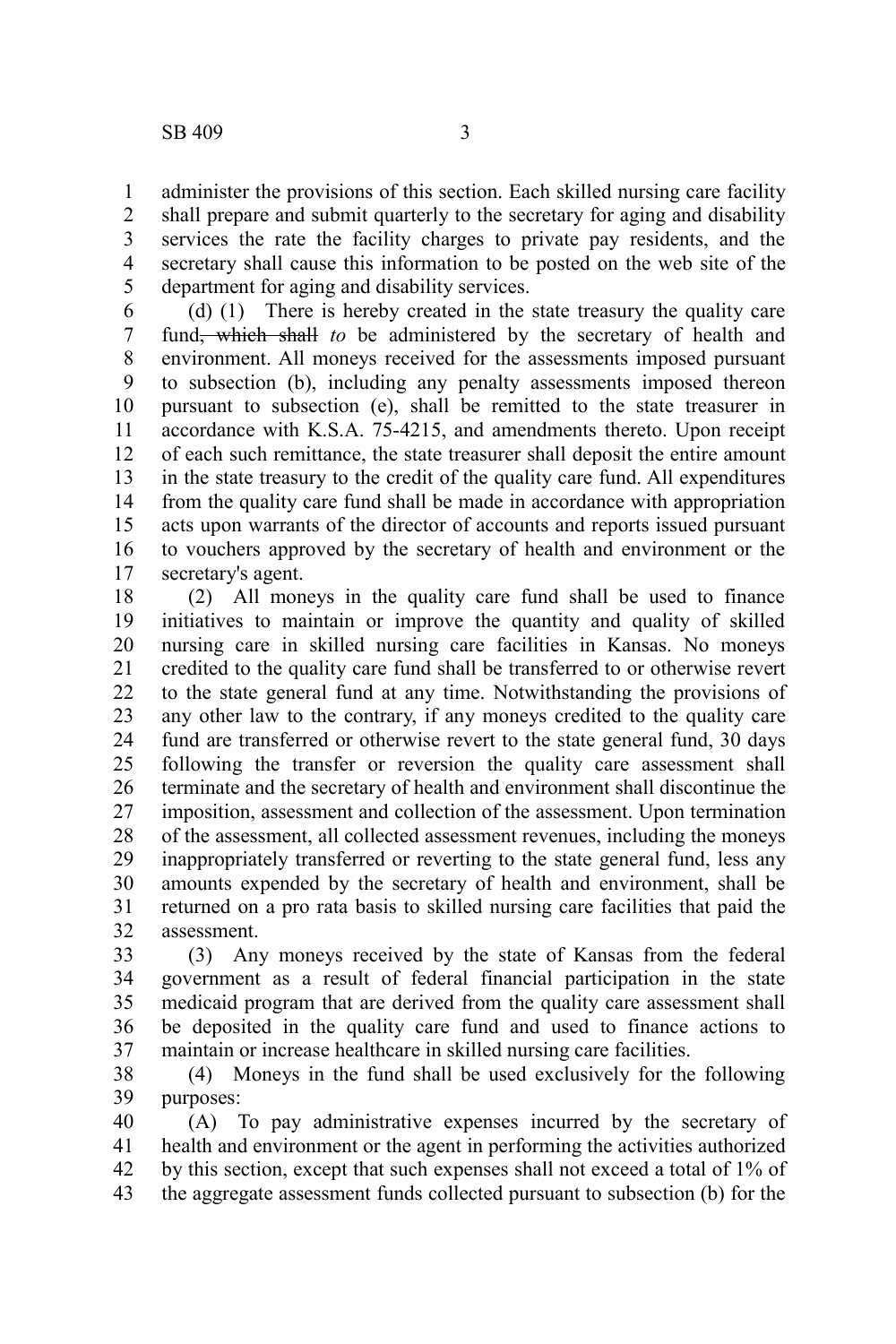prior fiscal year; 1

(B) to increase nursing facility payments to fund covered services to medicaid beneficiaries within medicare upper payment limits, as may be negotiated; 2 3 4

(C) to reimburse the medicaid share of the quality care assessment as a pass-through medicaid allowable cost; 5 6

(D) to restore the medicaid rate reductions implemented January 1, 2010; 7 8

(E) to restore funding for fiscal year 2010, including rebasing and inflation to be applied to rates in fiscal year 2011; *and* 9 10

(F) the remaining amount, if any, shall be expended first to increase the direct health care costs center limitation up to 150% of the case mix adjusted median, and then, if there are remaining amounts, for other quality care enhancement of skilled nursing care facilities as approved by the quality care improvement panel but shall not be used directly or indirectly to replace existing state expenditures for payments to skilled nursing care facilities for providing services pursuant to the state medicaid program. 11 12 13 14 15 16 17 18

(5) Any moneys received by a skilled nursing care facility from the quality care fund shall not be expended by any skilled nursing care facility to provide for bonuses or profit-sharing for any officer, employee or parent corporation but may be used to pay to employees who are providing direct care to a resident of such facility. 19 20 21 22 23

(6) Adjustment payments may be paid quarterly or within the daily medicaid rate to reimburse covered medicaid expenditures in the aggregate within the upper payment limits. 24 25 26

(7) On or before the  $10<sup>th</sup>$  day of each month, the director of accounts and reports shall transfer from the state general fund to the quality care fund interest earnings based on: 27 28 29

(A) The average daily balance of moneys in the quality care fund for the preceding month; and 30 31

(B) the net earnings rate of the pooled money investment portfolio for the preceding month. 32 33

(e) If a skilled nursing care facility fails to pay the full amount of the quality care assessment imposed pursuant to subsection (b), when due and payable, including any extensions of time granted under that subsection, the secretary of health and environment shall assess a penalty in the amount of the lesser of \$500 per day or 2% of the quality care assessment owed for each day the assessment is delinquent. The secretary of health and environment is authorized to establish delayed payment schedules for skilled nursing care facilities that are unable to make installment payments when due under this section because of financial difficulties, as determined by the secretary of health and environment. 34 35 36 37 38 39 40 41 42 43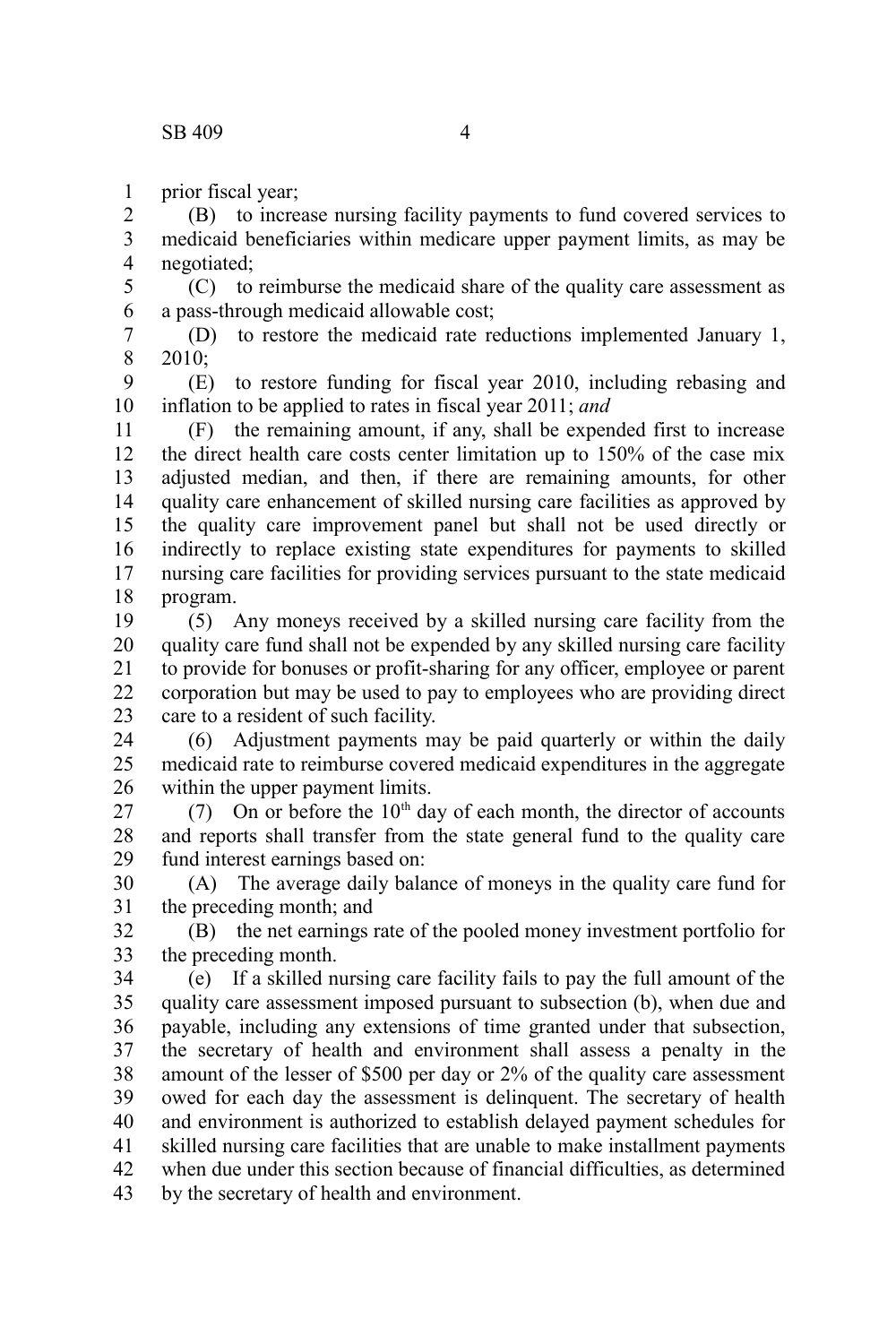1 2 3

(f) (1) The secretary of health and environment shall assess and collect quality care assessments imposed pursuant to subsection (b), including any penalty assessments imposed thereon pursuant to subsection (e), from skilled nursing care facilities on and after July 1, 2010, except

that no assessments or penalties shall be assessed under subsections (a) through (h) until: 4 5 6

(A) An amendment to the state plan for medicaid, which *that* increases the rates of payments made to skilled nursing care facilities for providing services pursuant to the federal medicaid program and which *that* is proposed for approval for purposes of subsections (a) through (h) is approved by the federal government*,* in which case the initial assessment is due no *not* earlier than 60 days after state plan approval; and 7 8 9 10 11 12

(B) the skilled nursing care facilities have been compensated retroactively within 60 days after state plan approval at the increased rate for services provided pursuant to the federal medicaid program for the period commencing on and after July 1, 2010. 13 14 15 16

(2) The secretary of health and environment shall implement and administer the provisions of subsections (a) through (h) in a manner consistent with applicable federal medicaid laws and regulations. The secretary of health and environment shall seek any necessary approvals by the federal government that are required for the implementation of subsections (a) through (h). 17 18 19 20 21 22

(3) The provisions of subsections (a) through (h) shall be null and void and shall have no force and effect if one of the following occur: 23 24

(A) The medicaid plan amendment, which *that* increases the rates of payments made to skilled nursing care facilities for providing services pursuant to the federal medicaid program and which *that* is proposed for approval for purposes of subsections (a) through (h) is not approved by the federal *United States* centers for medicare and medicaid services; 25 26 27 28 29

(B) the rates of payments made to skilled nursing care facilities for providing services pursuant to the federal medicaid program are reduced below the rates calculated on December 31, 2009, increased by revenues in the quality care fund and matched by federal financial participation and rebasing as provided for in K.S.A. 75-5958, and amendments thereto; 30 31 32 33 34

(C) any funds are utilized to supplant funding for skilled nursing care facilities as required by subsection (g); 35 36

(D) any funds are diverted from those purposes set forth in subsection  $(d)(4)$ ; or 37 38

(E) upon the governor signing, or allowing to become law without signature, legislation-which *that*, by proviso or otherwise, directs any funds from those purposes set forth in subsection (d)(4) or which *that* would propose to suspend the operation of this section. 39 40 41 42

(g) On and after July 1, 2010, reimbursement rates for skilled nursing 43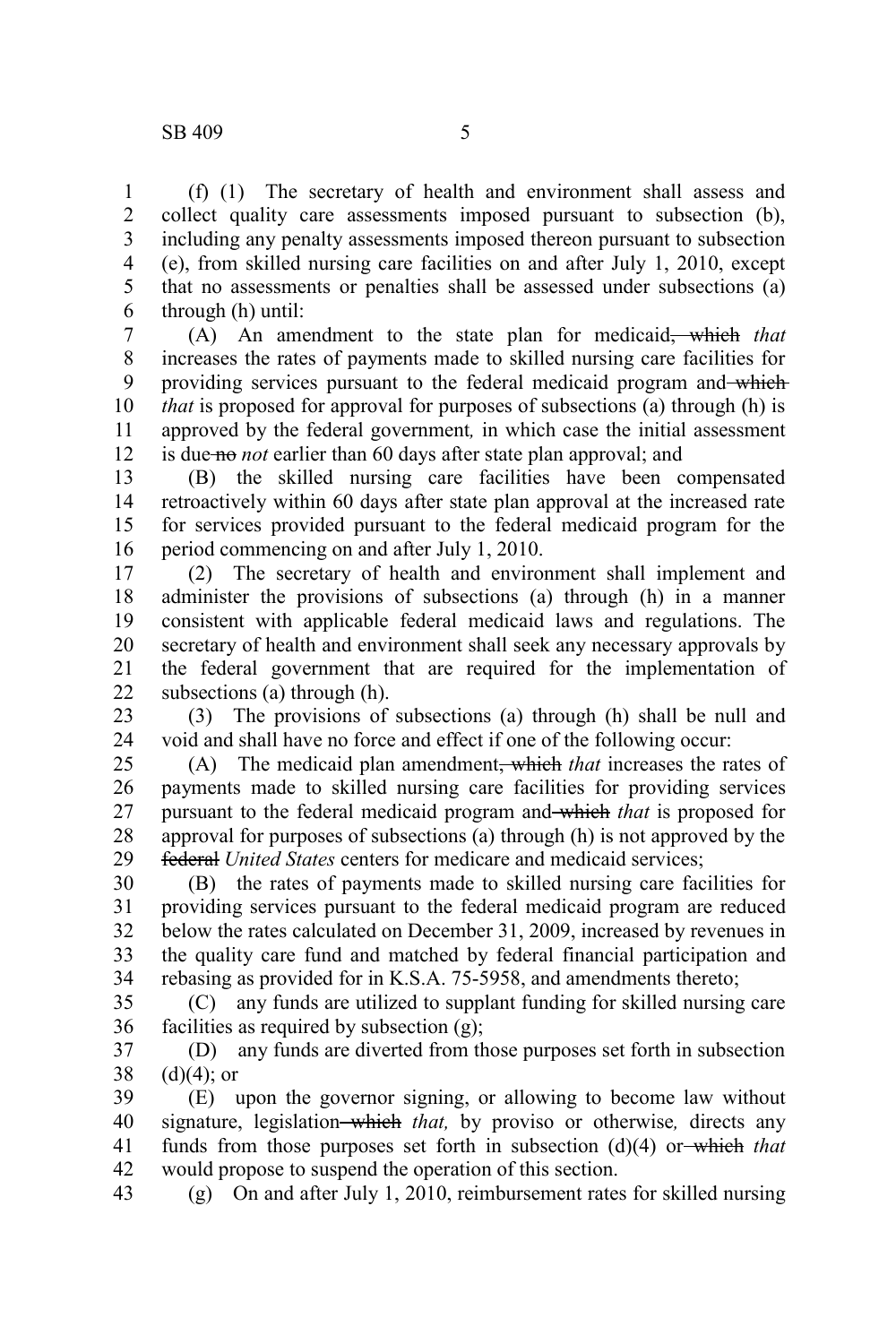care facilities shall be restored to those in effect during December 2009. No funds generated by the assessments or federal funds generated therefrom shall be utilized for such restoration, but such funds may be used to restore the rate reduction in effect from January 1, 2010, to June 30, 2010. 1 2 3 4 5

(h) Rates of reimbursement shall not be limited by private pay charges. 6 7

(i) If the provisions of subsections (a) through (h) are repealed, expire or become null and void and have no further force and effect, all moneys in the quality care fund which *that* were paid under the provisions of subsections (a) through (h) shall be returned to the skilled nursing care facilities which *that* paid such moneys on the basis on which such payments were assessed and paid pursuant to subsections (a) through (h). 8 9 10 11 12 13

(j) The department of health and environment may adopt rules and regulations necessary to implement the provisions of this section. 14 15

(k) For purposes of administering and selecting the reimbursements of moneys in the quality care assessment fund, the quality care improvement panel is hereby established. The panel shall consist of the following members: Two persons appointed by leadingage Kansas; two persons appointed by the Kansas health care association; one person appointed by Kansas advocates for better care; one person appointed by the Kansas hospital association; one person appointed by the governor who is a member of the Kansas adult care executives association; one person appointed by the governor who is a skilled nursing care facility resident or the family member of such a resident; one person appointed by the Kansas foundation for medical care; one person appointed by the governor from the department for aging and disability services; one person appointed by the governor from the department of health and environment; one person appointed by the president of the senate who is affiliated with an organization representing and advocating the interests of retired persons in Kansas; and one person appointed by the speaker of the house of representatives who is a volunteer with the office of the state long-term care ombudsman established by the long-term care ombudsman act. The person appointed by the governor from the department for aging and disability services and the person appointed by the governor from the department of health and environment shall be nonvoting members of the panel. The panel shall meet as soon as possible subsequent to the effective date of this act and shall elect a chairperson from among the members appointed by the trade organizations specified in this subsection. The members of the quality care improvement panel shall serve without compensation or expenses. The quality care improvement panel shall report annually on or before January 10 to the senate committees on public health and welfare and ways and means, the house committees on 16 17 18 19 20 21 22 23 24 25 26 27 28 29 30 31 32 33 34 35 36 37 38 39 40 41 42 43